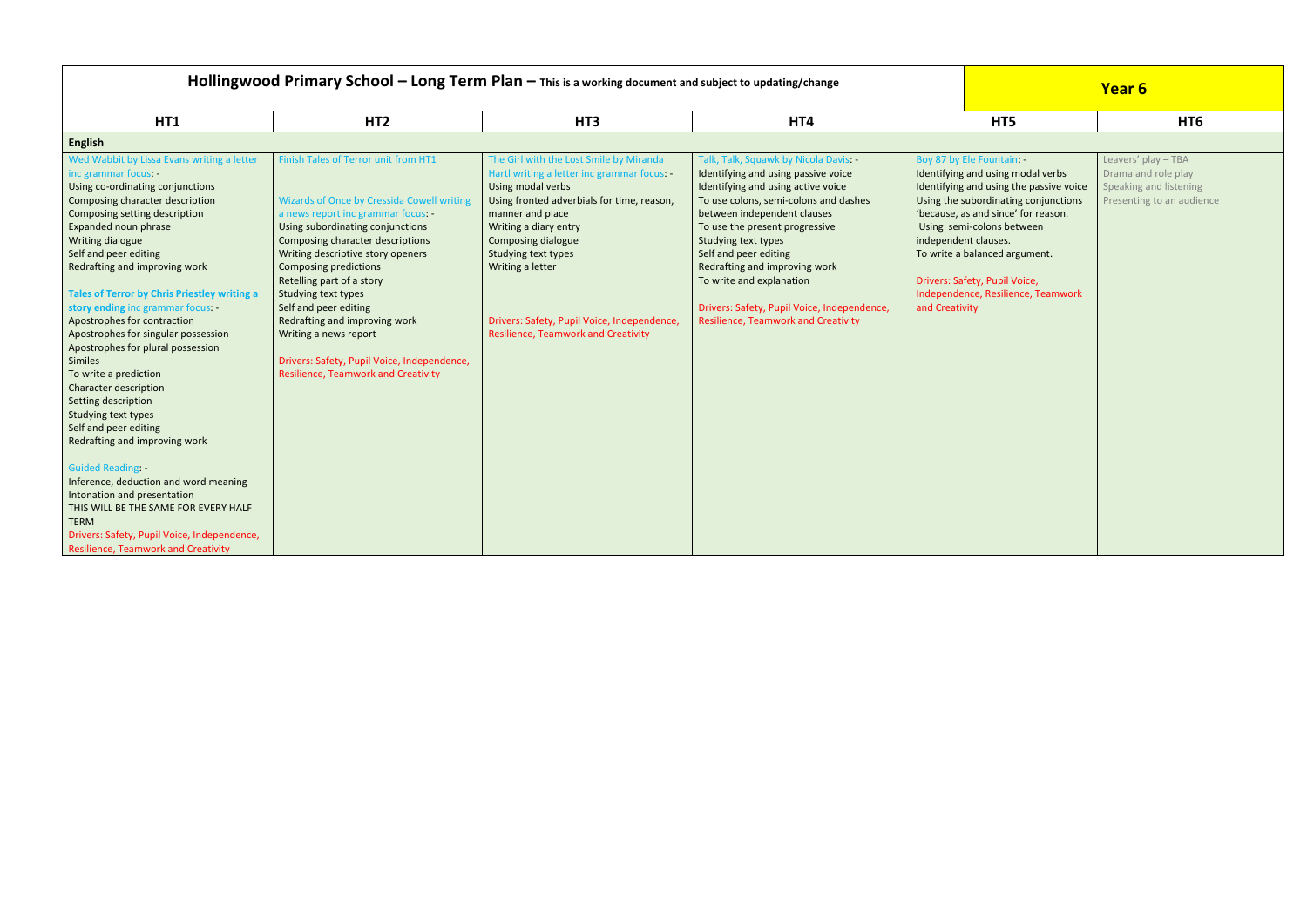# **Hollingwood Primary School — Long Term Plan —** This is a working document and subject to updating/change **Alternative Concernsive Concernsive Concernsive Concernsive Concernsive Concernsive Concernsive Concernsive Concern**

| HT1                                                                                                                                                                                                                                                                                                                                                                                                                                                                                                                                                                                                                                                                                                                                                                                                                                                                                                                                                                                                                                                                                                                                                                                                                                                                                                                                               | HT <sub>2</sub>                                                                                                                                                                                                                                                                                                                                                                                                                                                                                                                                                                                                                                                                                                                                                                                                                                                                                                                                                                                                                                                                                                                                                                                    | HT <sub>3</sub>                                                                                                                                                                                                                                                                                                                                                                                                                                                                                                                                                                                                                                                                                                                                                                                                                                                                                                                                      | HT4                                                                                                                                                                                                                                                                                                                                                                                                                                                                                                                                                                                                                                                                                                                                                                                                                                                                                                                                                                                                                                                                                                                                                                                                                             | HT5                                                                                                                                                                                                                                                                                                                                                                                                                                                                                                                                                                                                                                                                                                                                                                                                        | HT <sub>6</sub>                                                                                                                                                                                                              |
|---------------------------------------------------------------------------------------------------------------------------------------------------------------------------------------------------------------------------------------------------------------------------------------------------------------------------------------------------------------------------------------------------------------------------------------------------------------------------------------------------------------------------------------------------------------------------------------------------------------------------------------------------------------------------------------------------------------------------------------------------------------------------------------------------------------------------------------------------------------------------------------------------------------------------------------------------------------------------------------------------------------------------------------------------------------------------------------------------------------------------------------------------------------------------------------------------------------------------------------------------------------------------------------------------------------------------------------------------|----------------------------------------------------------------------------------------------------------------------------------------------------------------------------------------------------------------------------------------------------------------------------------------------------------------------------------------------------------------------------------------------------------------------------------------------------------------------------------------------------------------------------------------------------------------------------------------------------------------------------------------------------------------------------------------------------------------------------------------------------------------------------------------------------------------------------------------------------------------------------------------------------------------------------------------------------------------------------------------------------------------------------------------------------------------------------------------------------------------------------------------------------------------------------------------------------|------------------------------------------------------------------------------------------------------------------------------------------------------------------------------------------------------------------------------------------------------------------------------------------------------------------------------------------------------------------------------------------------------------------------------------------------------------------------------------------------------------------------------------------------------------------------------------------------------------------------------------------------------------------------------------------------------------------------------------------------------------------------------------------------------------------------------------------------------------------------------------------------------------------------------------------------------|---------------------------------------------------------------------------------------------------------------------------------------------------------------------------------------------------------------------------------------------------------------------------------------------------------------------------------------------------------------------------------------------------------------------------------------------------------------------------------------------------------------------------------------------------------------------------------------------------------------------------------------------------------------------------------------------------------------------------------------------------------------------------------------------------------------------------------------------------------------------------------------------------------------------------------------------------------------------------------------------------------------------------------------------------------------------------------------------------------------------------------------------------------------------------------------------------------------------------------|------------------------------------------------------------------------------------------------------------------------------------------------------------------------------------------------------------------------------------------------------------------------------------------------------------------------------------------------------------------------------------------------------------------------------------------------------------------------------------------------------------------------------------------------------------------------------------------------------------------------------------------------------------------------------------------------------------------------------------------------------------------------------------------------------------|------------------------------------------------------------------------------------------------------------------------------------------------------------------------------------------------------------------------------|
| <b>Maths</b>                                                                                                                                                                                                                                                                                                                                                                                                                                                                                                                                                                                                                                                                                                                                                                                                                                                                                                                                                                                                                                                                                                                                                                                                                                                                                                                                      |                                                                                                                                                                                                                                                                                                                                                                                                                                                                                                                                                                                                                                                                                                                                                                                                                                                                                                                                                                                                                                                                                                                                                                                                    |                                                                                                                                                                                                                                                                                                                                                                                                                                                                                                                                                                                                                                                                                                                                                                                                                                                                                                                                                      |                                                                                                                                                                                                                                                                                                                                                                                                                                                                                                                                                                                                                                                                                                                                                                                                                                                                                                                                                                                                                                                                                                                                                                                                                                 |                                                                                                                                                                                                                                                                                                                                                                                                                                                                                                                                                                                                                                                                                                                                                                                                            |                                                                                                                                                                                                                              |
| <b>Mental arithmetic</b><br>Place Value: Read, write and compare up to<br>8 digit numbers and know what each digit<br>represents; read, write and compare 1-, 2-<br>and 3-place decimal numbers; multiply &<br>divide by 10, 100 & 1000; round decimals to<br>nearest tenth & whole number & place on a<br>number line; convert decimals (up to 3<br>places) to fractions and vice-versa.<br>Teamwork (peer support in Badger Maths)<br>Drivers: Pupil Voice, Independence,<br>Resilience, Teamwork, Creativity, Mental<br>Health and Problem Solving.<br><b>Number - Addition, subtraction,</b><br>multiplication and division: Use mental<br>addition strategies to solve additions<br>including decimal numbers; use column<br>addition to add up to 8-digit numbers,<br>decimal numbers & amounts of money;<br>solve problems involving number up to 3<br>decimal places, choose an appropriate<br>method to solve decimal addition; use<br>knowledge of the order of operations to<br>carry out calculations involving the four<br>operations; solve addition/subtraction<br>multi-step problems using knowledge of<br>order of operations. Division - to divide<br>numbers up to five digits by a two digit<br>number.<br>Pupil Voice, Independence,<br>Drivers:<br>Resilience, Teamwork, Creativity, Mental<br>Health and Problem Solving. | <b>Mental arithmetic</b><br><b>Fractions, Decimals and percentages:</b><br>Use common factors to simplify fractions.<br>Use common multiples to express fractions<br>in the same denomination.<br>Compare & order fractions, including<br>fractions $> 1$ .<br>Add and subtract fractions with different<br>denominators and mixed numbers, using<br>the concept of equivalent fractions.<br>Multiply simple pairs of proper fractions,<br>writing the answer in its simplest form.<br>Divide proper fractions by whole numbers.<br>Associate a fraction with a division and<br>calculate decimal fraction equivalents.<br>Recall and use equivalences between simple<br>fractions, decimals and percentages<br>including in a different context.<br>Drivers: Pupil Voice, Independence,<br>Resilience, Teamwork, Creativity, Mental<br>Health and Problem Solving.<br>Place value: To read, write, order and<br>compare numbers.<br>To determine the value of each digit.<br>To round any whole number.<br>Negative numbers in context.<br>Solve number and practical problems.<br>Drivers: Pupil Voice, Independence,<br>Resilience, Teamwork, Creativity, Mental<br>Health and Problem Solving. | <b>Mental arithmetic</b><br>Algebra: To use simple formulae.<br>To express missing number problems<br>algebraically.<br>Find pairs of numbers that satisfy an<br>equation with two unknowns.<br>Find missing lengths & angles; understand<br>how brackets can be used in calculation<br>problems<br>Measurement: Convert between grams &<br>kilograms, millilitres & litres, millimetres &<br>centimetres, centimetres & metres, metres<br>& kilometres, & miles & kilometres; revise<br>reading the 24-hour clock & convert 12-<br>hour times to 24-hour; read & write Roman<br>numerals; find time intervals using the 24-<br>hour clock.<br>Area and perimeter: Calculate the area of<br>parallelograms and triangles<br>Recognise that shapes with the same areas<br>can Have different perimeters and vice<br>versa.<br>Independence,<br>Pupil<br>Voice,<br>Drivers:<br>Resilience, Teamwork, Creativity, Mental<br>Health and Problem Solving. | <b>Mental arithmetic</b><br>Volume: calculate, estimate and compare<br>volume of cubes and cuboids using standard<br>units, including cubic centimetres, cubic<br>metres and extending to other<br>units.<br>Ratio and proportion: Solving problems<br>involving the relative sizes of two quantities<br>where missing values can be found by using<br>integer multiplication and division facts.<br>Solve problems involving calculation of<br>percentages and the use of percentages for<br>comparison.<br>Solve problems involving similar shapes<br>where the scale factor is known or can be<br>found.<br>Solve problems involving unequal sharing and<br>grouping using knowledge of fractions and<br>multiples.<br><b>Geometry:</b> compare and classify geometric<br>shapes based on their properties and sizes<br>and find unknown angles in any triangles,<br>quadrilaterals, and regular polygons.<br>Recognise, describe and build 3-D shapes,<br>including nets; illustrate and name parts of a<br>circle, including radius, diameter and<br>circumference; know radius is half the<br>diameter.<br>Drivers: Pupil Voice, Independence,<br>Resilience, Teamwork, Creativity, Mental<br>Health and Problem Solving. | <b>Mental arithmetic</b><br><b>Statistics: To interpret and construct</b><br>pie charts and line graphs and use<br>them to solve problems; calculate and<br>interpret the mean as an average.<br><b>Geometry:</b> To compare and classify<br>geometric shapes based on their<br>properties and sizes and find unknown<br>angles in any triangles, quadrilaterals,<br>and regular polygons; to describe<br>positions on full co-ordinate grid in 4<br>quadrants; draw and translate simple<br>shapes on the co-ordinate plane, and<br>reflect them in the axes.<br><b>Revision:</b> Recap and reinforce strands<br>from all areas of Y6 KPIs as required, or<br>requested by pupil needs.<br>Drivers: Pupil Voice, Independence,<br>Resilience, Teamwork, Creativity,<br>Mental Health and Problem Solving. | Project and high schoo<br>transitional work.<br>Safety<br>Mental Health - exer<br>Independence<br>Resilience<br>Team work<br>Pupil voice<br>Creativity<br>Problem solving<br>Cultural capital - exp<br><b>British values</b> |

| піэ                                                                                                                                                                                                                                                                                                                                                           | n i o                                                                                                                                                                                     |
|---------------------------------------------------------------------------------------------------------------------------------------------------------------------------------------------------------------------------------------------------------------------------------------------------------------------------------------------------------------|-------------------------------------------------------------------------------------------------------------------------------------------------------------------------------------------|
|                                                                                                                                                                                                                                                                                                                                                               |                                                                                                                                                                                           |
| <b>Mental arithmetic</b><br><b>Statistics:</b> To interpret and construct<br>pie charts and line graphs and use<br>them to solve problems; calculate and<br>interpret the mean as an average.                                                                                                                                                                 | Project and high school maths<br>transitional work.<br>Safety                                                                                                                             |
| <b>Geometry:</b> To compare and classify<br>geometric shapes based on their<br>properties and sizes and find unknown<br>angles in any triangles, quadrilaterals,<br>and regular polygons; to describe<br>positions on full co-ordinate grid in 4<br>quadrants; draw and translate simple<br>shapes on the co-ordinate plane, and<br>reflect them in the axes. | Mental Health - exercise and health<br>Independence<br>Resilience<br>Team work<br>Pupil voice<br>Creativity<br>Problem solving<br>Cultural capital - experiences<br><b>British values</b> |
| <b>Revision:</b> Recap and reinforce strands<br>from all areas of Y6 KPIs as required, or<br>requested by pupil needs.<br>Drivers: Pupil Voice, Independence,<br>Resilience, Teamwork, Creativity,<br>Mental Health and Problem Solving.                                                                                                                      |                                                                                                                                                                                           |
|                                                                                                                                                                                                                                                                                                                                                               |                                                                                                                                                                                           |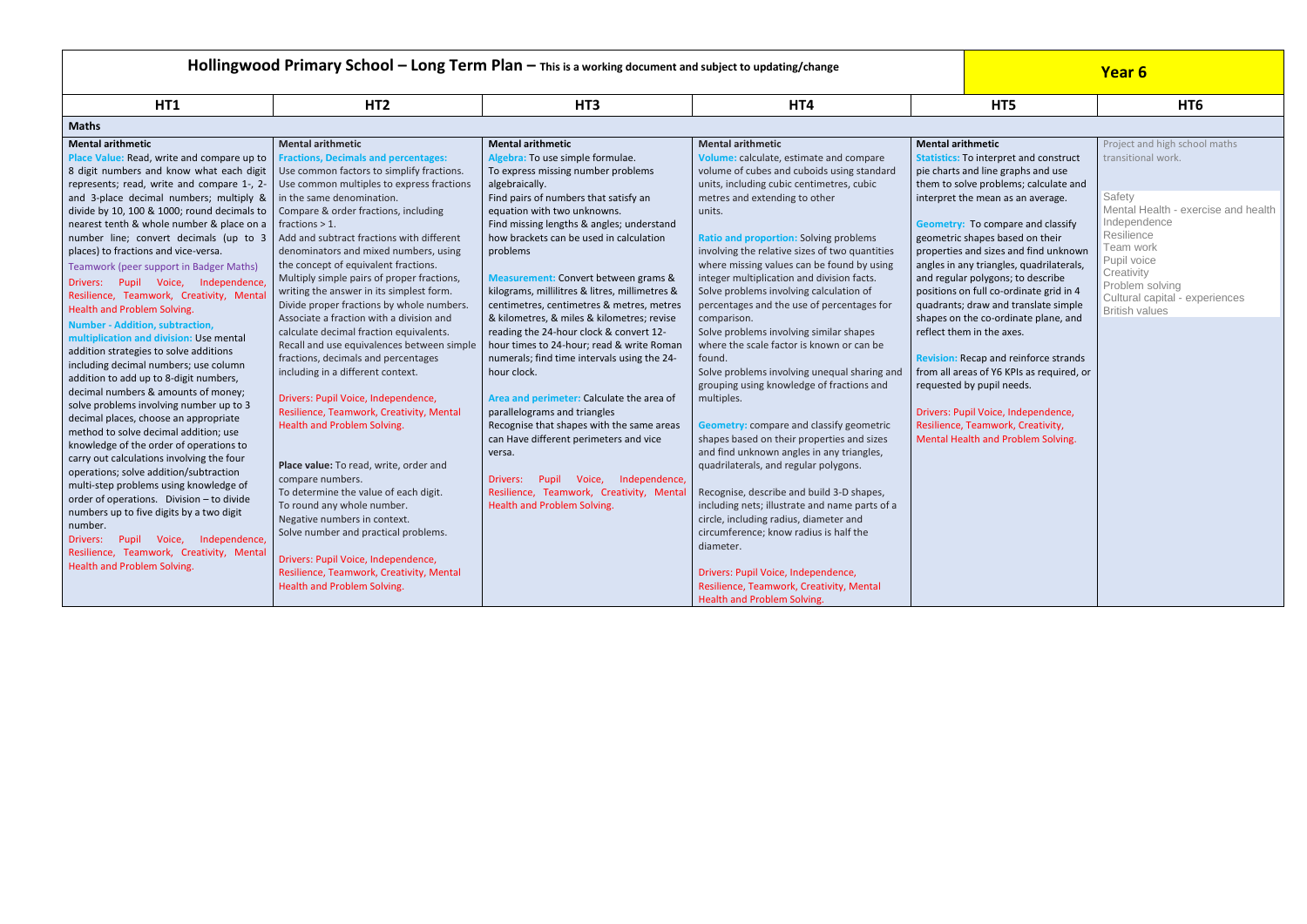| Hollingwood Primary School $-$ Long Term Plan $-$ This is a working document and subject to updating/change                                                                                                                                                                                                                                                                                                                                                                                                                                                                                                                                                                                                                                                                                                                                                                                                                                    |                                                                                                                                                                                                                                                                                                                                                                                                                                                                                                                                                      |                                 |                                                                                                                                                                                                                                                                                                                                                                                                                                                                                                                                                                                                                                                                                                                                                                                                                                           |                                                                                                                          |                                                                                                                                                                                                                                                                                                                                                                                                                                                                                                                                                                                                                                                                                                                                                                                                                                  | Year 6                                                                                                                                                                                                                                                                                                                                                                                                                                                                                                               |
|------------------------------------------------------------------------------------------------------------------------------------------------------------------------------------------------------------------------------------------------------------------------------------------------------------------------------------------------------------------------------------------------------------------------------------------------------------------------------------------------------------------------------------------------------------------------------------------------------------------------------------------------------------------------------------------------------------------------------------------------------------------------------------------------------------------------------------------------------------------------------------------------------------------------------------------------|------------------------------------------------------------------------------------------------------------------------------------------------------------------------------------------------------------------------------------------------------------------------------------------------------------------------------------------------------------------------------------------------------------------------------------------------------------------------------------------------------------------------------------------------------|---------------------------------|-------------------------------------------------------------------------------------------------------------------------------------------------------------------------------------------------------------------------------------------------------------------------------------------------------------------------------------------------------------------------------------------------------------------------------------------------------------------------------------------------------------------------------------------------------------------------------------------------------------------------------------------------------------------------------------------------------------------------------------------------------------------------------------------------------------------------------------------|--------------------------------------------------------------------------------------------------------------------------|----------------------------------------------------------------------------------------------------------------------------------------------------------------------------------------------------------------------------------------------------------------------------------------------------------------------------------------------------------------------------------------------------------------------------------------------------------------------------------------------------------------------------------------------------------------------------------------------------------------------------------------------------------------------------------------------------------------------------------------------------------------------------------------------------------------------------------|----------------------------------------------------------------------------------------------------------------------------------------------------------------------------------------------------------------------------------------------------------------------------------------------------------------------------------------------------------------------------------------------------------------------------------------------------------------------------------------------------------------------|
| <b>HT1</b>                                                                                                                                                                                                                                                                                                                                                                                                                                                                                                                                                                                                                                                                                                                                                                                                                                                                                                                                     | HT <sub>2</sub>                                                                                                                                                                                                                                                                                                                                                                                                                                                                                                                                      | HT <sub>3</sub>                 | HT4                                                                                                                                                                                                                                                                                                                                                                                                                                                                                                                                                                                                                                                                                                                                                                                                                                       |                                                                                                                          | HT5                                                                                                                                                                                                                                                                                                                                                                                                                                                                                                                                                                                                                                                                                                                                                                                                                              | HT6                                                                                                                                                                                                                                                                                                                                                                                                                                                                                                                  |
|                                                                                                                                                                                                                                                                                                                                                                                                                                                                                                                                                                                                                                                                                                                                                                                                                                                                                                                                                | Science - This will be taught as a 2-week block as part of our Reading Inspired Curriculum based on question drivers                                                                                                                                                                                                                                                                                                                                                                                                                                 |                                 |                                                                                                                                                                                                                                                                                                                                                                                                                                                                                                                                                                                                                                                                                                                                                                                                                                           |                                                                                                                          |                                                                                                                                                                                                                                                                                                                                                                                                                                                                                                                                                                                                                                                                                                                                                                                                                                  |                                                                                                                                                                                                                                                                                                                                                                                                                                                                                                                      |
| Living things and habitats - classification<br>To describe how living things are classified<br>into broad groups according to common<br>observable characteristics and based on<br>similarities and differences, including<br>microorganisms, plants and animals by<br>grouping organisms found in the local<br>habitat.<br>To give reasons for classifying plants and<br>animals based on specific characteristics by<br>creating a field guide to the organisms<br>found in the local habitat.<br>Q1: What broad groups can all living things<br>be placed in<br>Q2: What are micro-organisms?<br>Q3: Who was Carl Linnaeus?<br>Q4: How do we classify animals?<br>Q5: What plants and animals would we find<br>in the habitat around Hollingwood Primary?<br>Q6 : How would we classify unfamiliar<br>animals and plants?<br>Drivers: Pupil Voice, Independence,<br>Resilience, Teamwork, Creativity, Mental<br>Health and Problem Solving. | <b>Animals including humans</b><br>Explain how the circulatory system works.<br>Q1: What are the main parts of the human<br>circulatory system and where are they<br>located?<br>Q2: What are the functions of the lungs,<br>heart and blood vessels?<br>Q3: How are nutrients and water<br>transported within animals (including<br>humans)?<br>Q4: How do diet, exercise and lifestyle<br>impact on the way our bodies function?<br>Drivers: Pupil Voice, Independence,<br>Resilience, Teamwork, Creativity, Mental<br>Health and Problem Solving. | No science topic this half term | <b>Evolution and inheritance</b><br>To recognise that living things produce<br>offspring of the same kind and tol recognise<br>how animals and plants are adapted to suit<br>their environment in different ways and that<br>adaptation can lead to evolution. They will<br>also learn that living things have changed<br>over time.<br>Q1 - What is the big deal about evolution?<br>Q2 - How do fossils provide information<br>about living things that inhabited the Earth<br>millions of years ago?<br>Q3 - What type of offspring do living things<br>produce?<br>Q4 - How do animals and plants adapt to suit<br>their environment in different ways?<br>Q5 - How does adaptation sometimes lead to<br>evolution?<br>Drivers: Pupil Voice, Independence,<br>Resilience, Teamwork, Creativity, Mental<br>Health and Problem Solving. | <b>Electricity</b><br>metal frame.<br>needed?<br>volume of a buzzer?<br>within a serial circuit?<br>of saline solutions. | Make circuits to construct a working<br>loop game. Explain why the buzzer<br>sounds when the loop touches the<br>Q1. Why are elements within a circuit<br>Q2. How does the number of cells<br>affect the brightness of a lamp, or the<br>Q3. What reasons might there be for<br>variations in how components function<br>Q4. What is a circuit diagram and how<br>might we represent one?<br>Construct their own batteries using a<br>saline solution, to make a spark when<br>the circuit is completed. Make<br>predictions about which saline solution<br>will be the most effective.<br>Collect data in a table regarding the<br>effect of adding salt to water to<br>support reasoning about effectiveness<br>Drivers: Pupil Voice, Independence,<br>Resilience, Teamwork, Creativity,<br>Mental Health and Problem Solving. | Light<br>Recognise that light appears to travel<br>in straight lines.<br>Use the idea that light travels in<br>straight lines to explain that objects<br>are seen because they give out or<br>reflect light into the eye.<br>Explain that we see things because<br>light travels from light sources to our<br>eyes or from light sources to objects<br>and then to our eyes.<br>Use the idea that light travels in<br>straight lines to explain why shadows<br>have the same shape as the objects<br>that cast them. |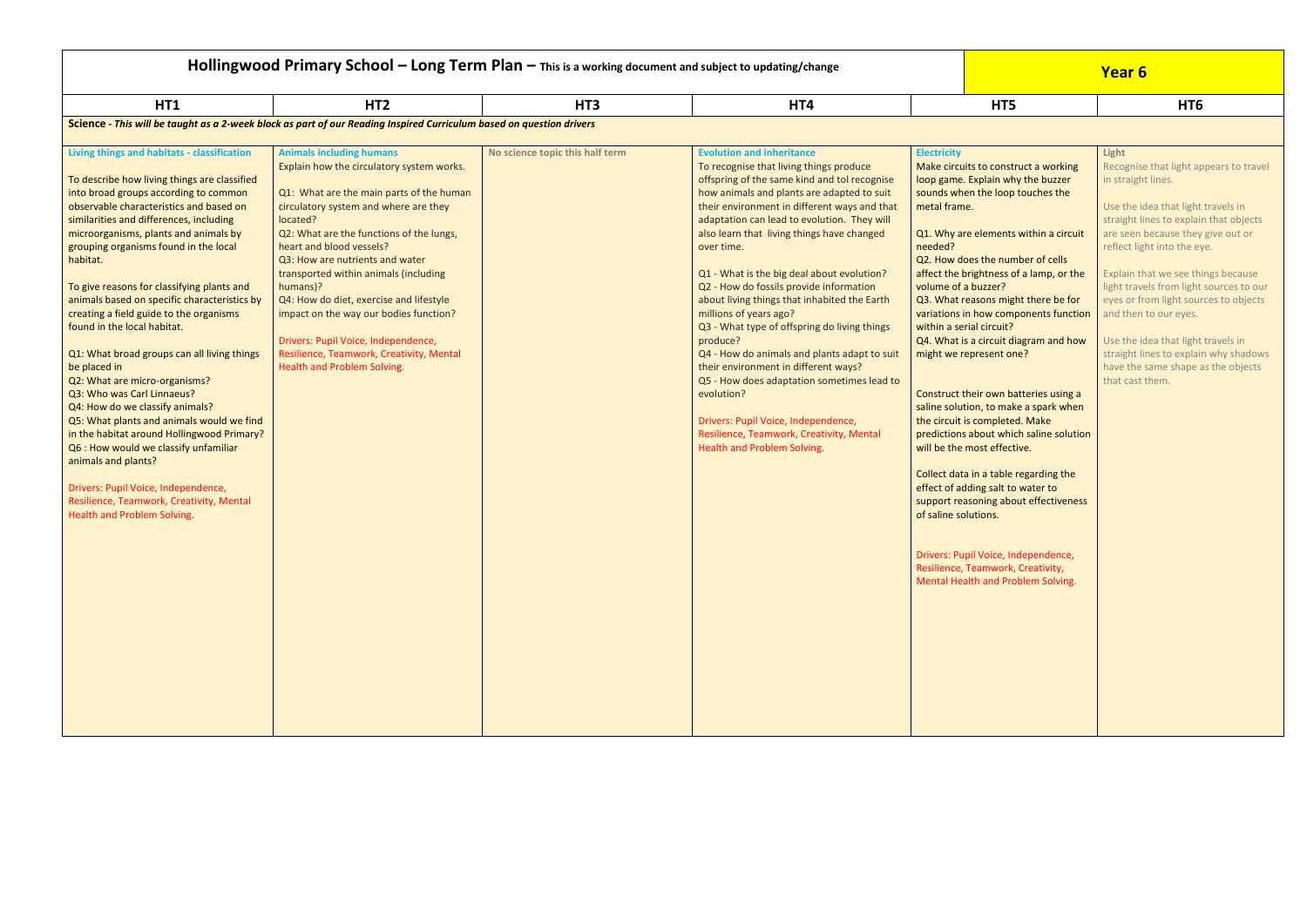# **Hollingwood Primary School – Long Term Plan –** This is a working document and subject to updating/change **The Congless of the Congless of the Congless of the Congless of the Vear 6**

|   |   | . |  |
|---|---|---|--|
| . | . |   |  |

| <b>Reading Inspired Curriculum based on question drivers</b>                                                                                                                                                                                                                                                                                                                                                                                                                                                                                                                                                                                                                                                                                                                                                                                                                                           | Topic including Geography, History, R.E., Art & Design and Technology - This will be taught as a 2-week block as part of our                                                                                                                                                                                                                                                                                                                                                                                                                                                                                                                                                                                                                                                                                                                                                                                                                                                                                                                                                                                                                                                                                                                                                                                                                                                                                                                                                                                                                                                                                                                                                                                                                                        |                                                                                                                                                                                                                                                                                                                                                                                                                                                                                                                                                                                                                                                                                                                                                                                                                                                                                                                                                                                                                                                                                                                                                                                                                                                                                                                                                                                                                                          |                                                                                                                                                                                                                                                                                                                                                                                                                                                                                                                                                                                                                                                                                                                                                                                                                                                                                                     |                                                                                                                                                                                                                                                                                                                                                                                                                                     |
|--------------------------------------------------------------------------------------------------------------------------------------------------------------------------------------------------------------------------------------------------------------------------------------------------------------------------------------------------------------------------------------------------------------------------------------------------------------------------------------------------------------------------------------------------------------------------------------------------------------------------------------------------------------------------------------------------------------------------------------------------------------------------------------------------------------------------------------------------------------------------------------------------------|---------------------------------------------------------------------------------------------------------------------------------------------------------------------------------------------------------------------------------------------------------------------------------------------------------------------------------------------------------------------------------------------------------------------------------------------------------------------------------------------------------------------------------------------------------------------------------------------------------------------------------------------------------------------------------------------------------------------------------------------------------------------------------------------------------------------------------------------------------------------------------------------------------------------------------------------------------------------------------------------------------------------------------------------------------------------------------------------------------------------------------------------------------------------------------------------------------------------------------------------------------------------------------------------------------------------------------------------------------------------------------------------------------------------------------------------------------------------------------------------------------------------------------------------------------------------------------------------------------------------------------------------------------------------------------------------------------------------------------------------------------------------|------------------------------------------------------------------------------------------------------------------------------------------------------------------------------------------------------------------------------------------------------------------------------------------------------------------------------------------------------------------------------------------------------------------------------------------------------------------------------------------------------------------------------------------------------------------------------------------------------------------------------------------------------------------------------------------------------------------------------------------------------------------------------------------------------------------------------------------------------------------------------------------------------------------------------------------------------------------------------------------------------------------------------------------------------------------------------------------------------------------------------------------------------------------------------------------------------------------------------------------------------------------------------------------------------------------------------------------------------------------------------------------------------------------------------------------|-----------------------------------------------------------------------------------------------------------------------------------------------------------------------------------------------------------------------------------------------------------------------------------------------------------------------------------------------------------------------------------------------------------------------------------------------------------------------------------------------------------------------------------------------------------------------------------------------------------------------------------------------------------------------------------------------------------------------------------------------------------------------------------------------------------------------------------------------------------------------------------------------------|-------------------------------------------------------------------------------------------------------------------------------------------------------------------------------------------------------------------------------------------------------------------------------------------------------------------------------------------------------------------------------------------------------------------------------------|
| <b>Geography - Coasts</b><br>Q1: What is the process of coastal erosion?<br>Q2: What geographical features can be<br>found at the coast and how do we find them<br>on a map?<br>Q3: How can we protect the coastline from<br>erosion?<br>Q4: What are the differences and similarities<br>between Copacabana, South Bay Beach,<br>Benalmádena and Miami Beach<br>Q5: How can we keep ourselves safe at the<br>coast?<br><b>Art</b><br>To explore what Impressionism is and where<br>and when it began.<br>To explore some of Monet's landscape<br>paintings.<br>To explore Monet's haystack.<br>To explore Monet's paintings.<br>To explore the artwork Monet produced in<br>his later years at his garden in Giverny.<br>To review the life and work.<br>Drivers: Pupil Voice, Independence,<br>Resilience, Teamwork, Creativity, Problem<br>Solving, Cultural Capital, Safety and British<br>Values. | R.E.<br>How do Sikhs show commitment to their<br>faith<br>Q1: How do Sikhs show commitment to<br>their faith through symbols and religious<br>belief?<br>Q2: What are the origins of the Khalsa?<br>Q3: What are the main features of the<br>Amrit Ceremony?<br>Q4: What difference to daily life does Sikh<br>belief and teaching make?<br>Q5: What have we learnt from Sikh beliefs<br>and way of life?<br>How do Jews remember the Kings and<br>Prophets in worship and life?<br>Q1 Why is the Shabbat celebration<br>important to Jews?<br>Q2 What is the festival of Purim?<br>Q3 Why is King David an important figure in<br>Judaism?<br>Q4 How are the 10 Commandments useful<br>to Jews today?<br>Q5 What did the prophets say?<br><b>History - Ancient Greece</b><br>Some of the content for this topic will be<br>taught through Guided Reading lessons.<br>Within these lessons, the topics we will<br>cover are: the background to the Ancient<br>Greeks (daily life, the lives of women and<br>slaves etc.). Greek gods and Greek myths<br>and Greek influence (inc. science and<br>medicine, democracy, the Olympics and<br>famous Greek influencers).<br>Q1: How did the Bronze Age & the<br>landscape of Greece influence the start of<br>their early civilisation?<br>Q2: Which Greek city-state would have<br>been best to live in: Athens or Sparta?<br>Q3: How did Alexander the Great expand<br>the Greek empire following the Archaic<br>period?<br>Q4. What do ancient Greek artefacts tell us<br>about their daily life?<br>Q5: How does ancient Greece still influence<br>our lives today?<br>Drivers: Pupil Voice, Independence,<br>Resilience, Teamwork, Creativity, Problem<br>Solving, Cultural Capital, Safety and British<br>Values. | <b>Art - Pablo Picasso</b><br>Q1. Who was Pablo Picasso?<br>Q2. What is Cubism?<br>Q3 - What mediums can be used to create a<br>piece of art based on Cubism? Which is the<br>most effective?<br>Q4 - How to create a picture using Cubism<br>using a chosen medium?<br>Q5 - What is collage?<br><b>Geography - Mountains</b><br>Some of the content for this topic will be<br>taught through Guided Reading lessons.<br>Q1: What is a mountain and how are they<br>formed?<br>Q2: Where in the world are mountains?<br>Q3: Which are the highest mountains in the<br>UK & how do they compare to others in the<br>world?<br>Q4: What impact do mountains have on<br>their local area?<br><b>History - Early Islamic Civilisation</b><br>Some of the content for this topic will be<br>taught through Guided Reading lessons.<br>Q1. How was the Islamic Empire able to<br>spread so widely and so quickly following<br>Mohammad's death?<br>Q2: How did religion spread so successfully<br>during the Early Islamic Empire?<br>Q3: Why was Baghdad significant to the<br>Islamic Empire and the rest of the world?<br>Q4: Which of the early Islamic achievements<br>has had the most effect on our lives today?<br>Q5: Who were the most significant figures<br>of the Islamic Empire?<br>Drivers: Pupil Voice, Independence,<br>Resilience, Teamwork, Creativity, Problem<br>Solving, Cultural Capital, Safety and British<br>Values. | R.E.<br>What do Christians believe about Jesus'<br>death and resurrection?<br>Q1: What is the significance of Palm Sunday<br>to Christians?<br>Q2: What are the Christian traditions of<br>Maundy Thursday?<br>Q3: What is the significance of the<br><b>Crucifixion for Christians?</b><br>Q4: How did Christians come to believe in<br>the resurrection?<br>Q5: What are the links between beliefs and<br>scripture sources<br><b>R.E.</b><br>How does growing up bring responsibilities?<br>Q1. When do children become adults?<br>Q2: When and how do we make promises?<br>Q3: What happens at rites of passage and<br>why are these important for many religious<br>believers?<br>Q4: What happens at Amrit and why is this<br>important for Sikhs?<br>Q5: Why is Confirmation or Believers'<br><b>Baptism important for Christians?</b><br>Q6: What promises are made in rites of<br>passage? | <b>R.E.</b><br>How does growing up bring<br>responsibilities?<br>Q1. When do children become a<br>Q2: When and how do we make<br>promises?<br>Q3: What happens at rites of pas<br>and why are these important for<br>religious believers?<br>Q4: What happens at Amrit and<br>this important for Sikhs?<br>Q5: Why is Confirmation or Belie<br><b>Baptism important for Christians</b><br>Q6: What promises are made in<br>passage? |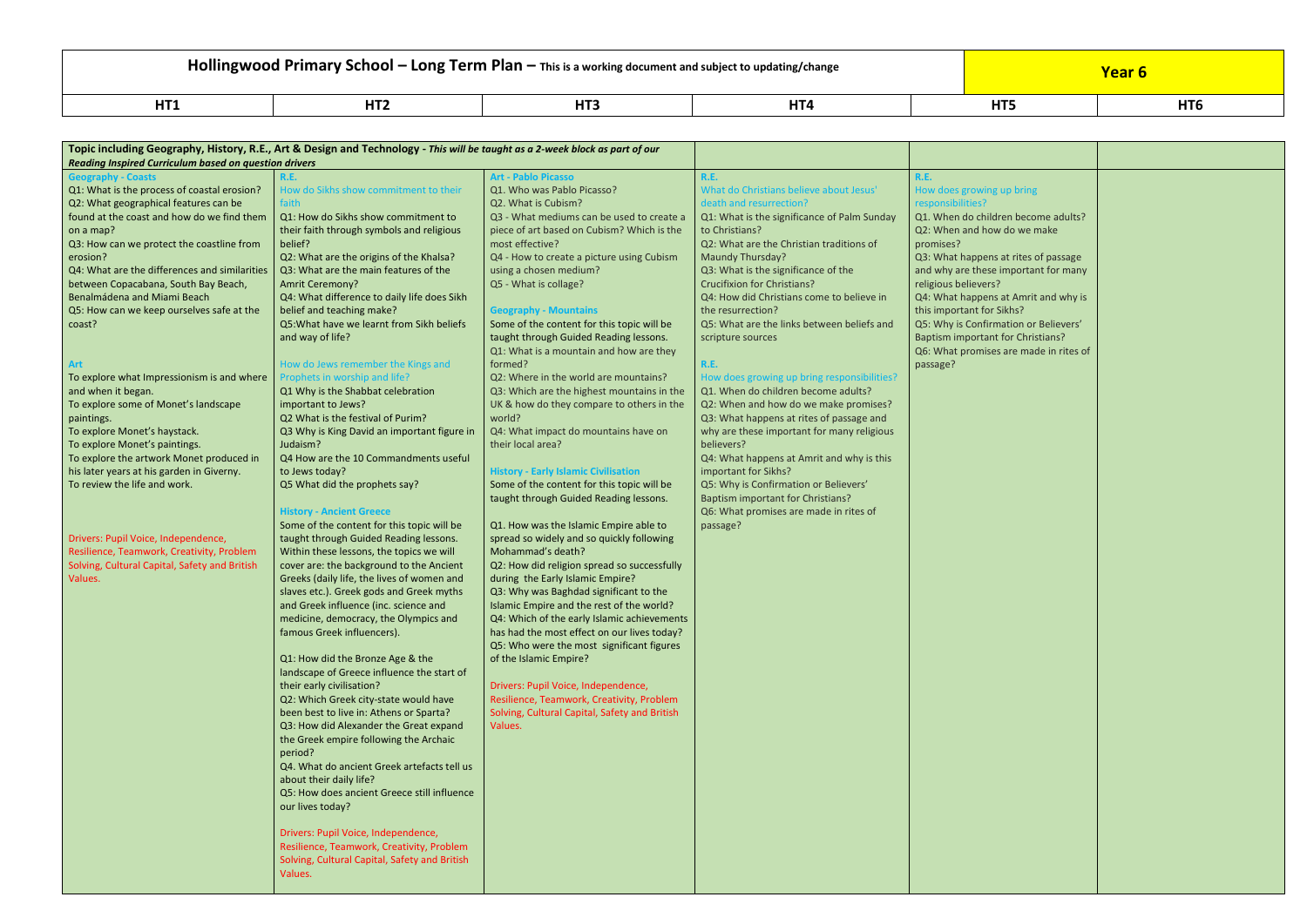| Computing - This will be taught as a 2-week block as part of our Reading Inspired Curriculum based on question drivers |                                     |                                     |                                           |                                     |                                          |
|------------------------------------------------------------------------------------------------------------------------|-------------------------------------|-------------------------------------|-------------------------------------------|-------------------------------------|------------------------------------------|
| <b>Communication</b>                                                                                                   | No computing lessons this half term | No computing lessons this half term | <b>3D Modelling</b>                       | Creating media - Web page creation  | <b>Creating an e-book</b>                |
| 1 Searching the web.                                                                                                   |                                     |                                     | 1. Introduction to 3D modelling           | 1. What makes a good website?       | Revision of touch typing                 |
| 2 Selecting search results.                                                                                            |                                     |                                     | 2. Modifying 3D objects                   | 2. How would you layout your web    | To understand the use of illustration in |
| 3 How search results are ranked.                                                                                       |                                     |                                     | 3. Make your own name badge               | page?                               | children's books                         |
| 4 How are searches influenced?                                                                                         |                                     |                                     | 4. Making a desk tidy                     | 3. Copyright or CopyWRONG?          | To discuss the use of illustration in    |
| 5 How we communicate.                                                                                                  |                                     |                                     | 5. Planning a 3D model                    | 4. How does it look?                | children's books                         |
| 6 Communicating responsibly.                                                                                           |                                     |                                     | 6. Make your own 3D model                 | 5. Follow the breadcrumbs           | To research illustrators and try to      |
|                                                                                                                        |                                     |                                     |                                           | 6. Think before you link!           | reproduce your own versions              |
| Drivers: Pupil Voice, Independence,                                                                                    |                                     |                                     | Drivers: Pupil Voice, Independence,       |                                     |                                          |
| Resilience, Teamwork, Creativity, Problem                                                                              |                                     |                                     | Resilience, Teamwork, Creativity, Problem | Drivers: Pupil Voice, Independence, |                                          |
| Solving, Mental Health and Safety.                                                                                     |                                     |                                     | Solving, Mental Health and Safety.        | Resilience, Teamwork, Creativity,   |                                          |
|                                                                                                                        |                                     |                                     |                                           | Problem Solving, Mental Health and  |                                          |
|                                                                                                                        |                                     |                                     |                                           | Safety.                             |                                          |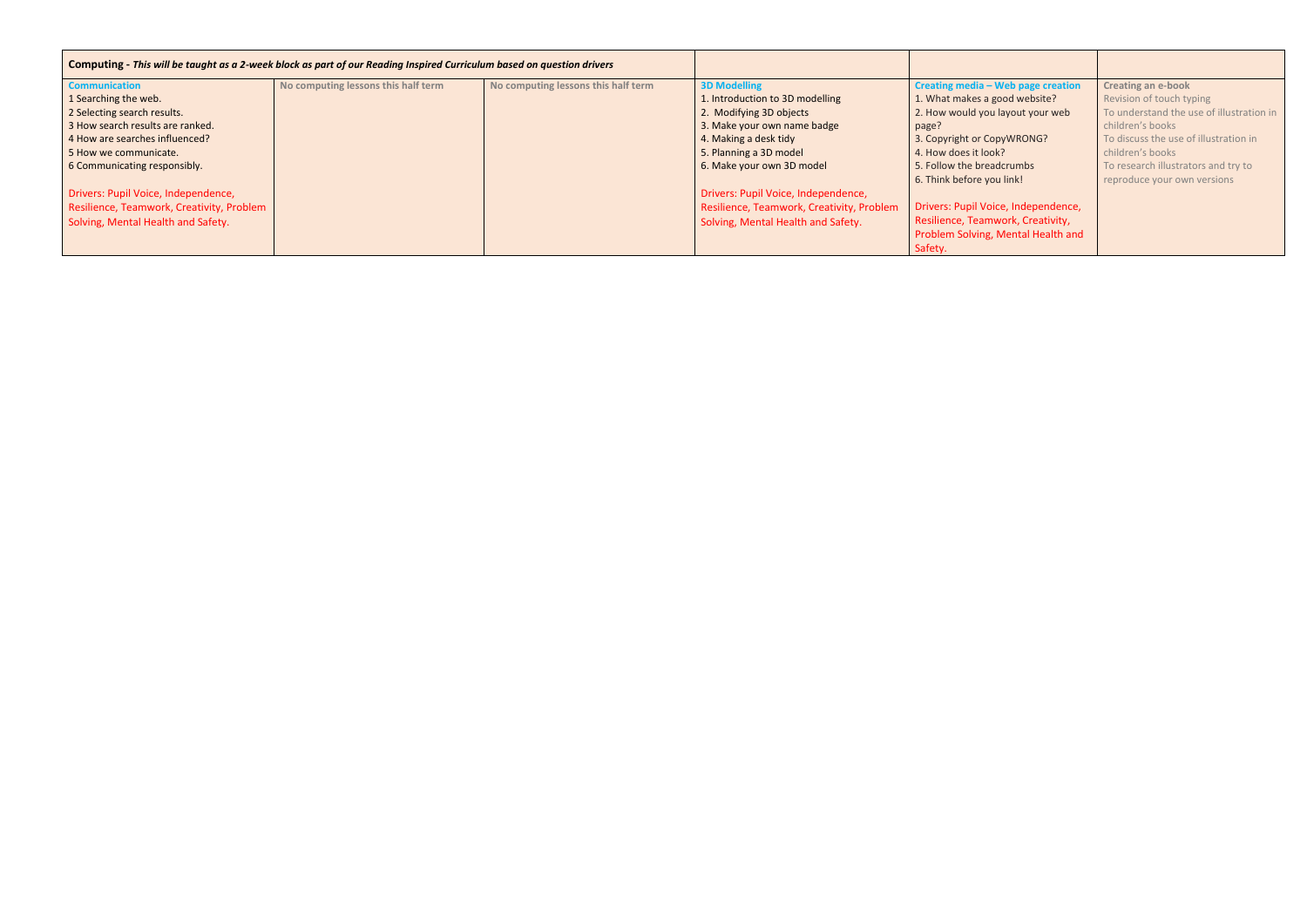## **Hollingwood Primary School – Long Term Plan – This is a working document and subject to updating/change**

| . | .<br>. | $\overline{1}$<br>. | . |  |
|---|--------|---------------------|---|--|

| <b>PSHE</b>                                                                             |                                                                                 |                                                                                         |                                             |                                         |                                    |
|-----------------------------------------------------------------------------------------|---------------------------------------------------------------------------------|-----------------------------------------------------------------------------------------|---------------------------------------------|-----------------------------------------|------------------------------------|
| Drug, alcohol and tobacco education -                                                   | <b>Mental Health</b>                                                            | <b>Keeping Safe</b>                                                                     | <b>Local area</b>                           | <b>Relationships</b>                    | <b>Alright Charlie</b>             |
| <b>Weighing up risk</b>                                                                 | L1. Pupils learn what mental health is                                          | Personal information                                                                    | How to keep safe in our local area          | Changes which occur during puberty      | Moving onto secondary school       |
| Ground rules                                                                            | L2. Pupils learn about what can affect                                          | Importance of passwords and having a strong                                             |                                             | Attitudes around gender stereotyping    | understanding the warning signs of |
| Risks associated with smoking & drugs                                                   | mental health and some ways of                                                  | password                                                                                | <b>Mental Health</b>                        | and sexuality                           | grooming.                          |
| Understanding what drugs are                                                            | dealing with this                                                               | Stereotyping in the media                                                               | Linked to mental health week, we            | Relationship values                     |                                    |
| Understanding the impact of using drugs,                                                | L3. Pupils learn about some everyday                                            | Identifying risks and risky behaviour                                                   | spent some lessons looking at how we        | Human reproduction and human life       |                                    |
| and responding to different scenarios.                                                  | ways to look after mental health                                                |                                                                                         | grow emotionally, how we deal with          | cycles                                  |                                    |
| Identify dangerous substances - creating                                                | L4. Pupils learn about the stigma and                                           | <b>Risk</b>                                                                             | worries, challenges and setbacks.           | How a baby is made and grows            |                                    |
| informational/warning poster.                                                           | discrimination that can surround mental                                         | Identifying risk and risky behaviour                                                    |                                             | Roles & responsibilities of parents and |                                    |
| Effects of drugs on the body                                                            | health                                                                          | Consequences of anti-social behaviour                                                   |                                             | carers                                  |                                    |
|                                                                                         |                                                                                 |                                                                                         |                                             |                                         |                                    |
| <b>Human Rights</b>                                                                     | <b>Anti-bullying week</b>                                                       | <b>Cyber safety</b><br>Identifying risk and risky behaviour while                       | Drivers: Pupil Voice, Independence,         | This will last until mid HT6            |                                    |
| <b>Human Migration</b>                                                                  | Pupils learn about what bullying is and<br>how to combat it.                    |                                                                                         | Resilience, Teamwork, Creativity,           |                                         |                                    |
| Refuges                                                                                 |                                                                                 | online.                                                                                 | Problem Solving, Mental Health,             |                                         |                                    |
| Homelessness                                                                            |                                                                                 |                                                                                         | <b>British Values and Cultural Capital.</b> |                                         |                                    |
| Rights of the child                                                                     | <b>Save The Children - Xmas Jumper Day</b>                                      | Drivers: Pupil Voice, Independence,                                                     |                                             | Drivers: Pupil Voice, Independence,     |                                    |
| Drivers: Pupil Voice, Independence,                                                     | Pupils learn about Save The Children and<br>the efforts they make for Christmas | Resilience, Teamwork, Creativity, Problem<br>Solving, Mental Health, British Values and |                                             | Resilience, Teamwork, Creativity,       |                                    |
|                                                                                         |                                                                                 |                                                                                         |                                             | Problem Solving, Mental Health, British |                                    |
| Resilience, Teamwork, Creativity, Problem<br>Solving, Mental Health, British Values and | Jumper Day, what happens with the<br>money raised and how they can help at      | <b>Cultural Capital.</b>                                                                |                                             | Values and Cultural Capital.            |                                    |
| Cultural Capital.                                                                       | home.                                                                           |                                                                                         |                                             |                                         |                                    |
|                                                                                         |                                                                                 |                                                                                         |                                             |                                         |                                    |
|                                                                                         | Drivers: Pupil Voice, Independence,                                             |                                                                                         |                                             |                                         |                                    |
|                                                                                         | Resilience, Teamwork, Creativity,                                               |                                                                                         |                                             |                                         |                                    |
|                                                                                         | Problem Solving, Mental Health, British                                         |                                                                                         |                                             |                                         |                                    |
|                                                                                         | Values and Cultural Capital.                                                    |                                                                                         |                                             |                                         |                                    |
|                                                                                         |                                                                                 |                                                                                         |                                             |                                         |                                    |
|                                                                                         |                                                                                 |                                                                                         |                                             |                                         |                                    |